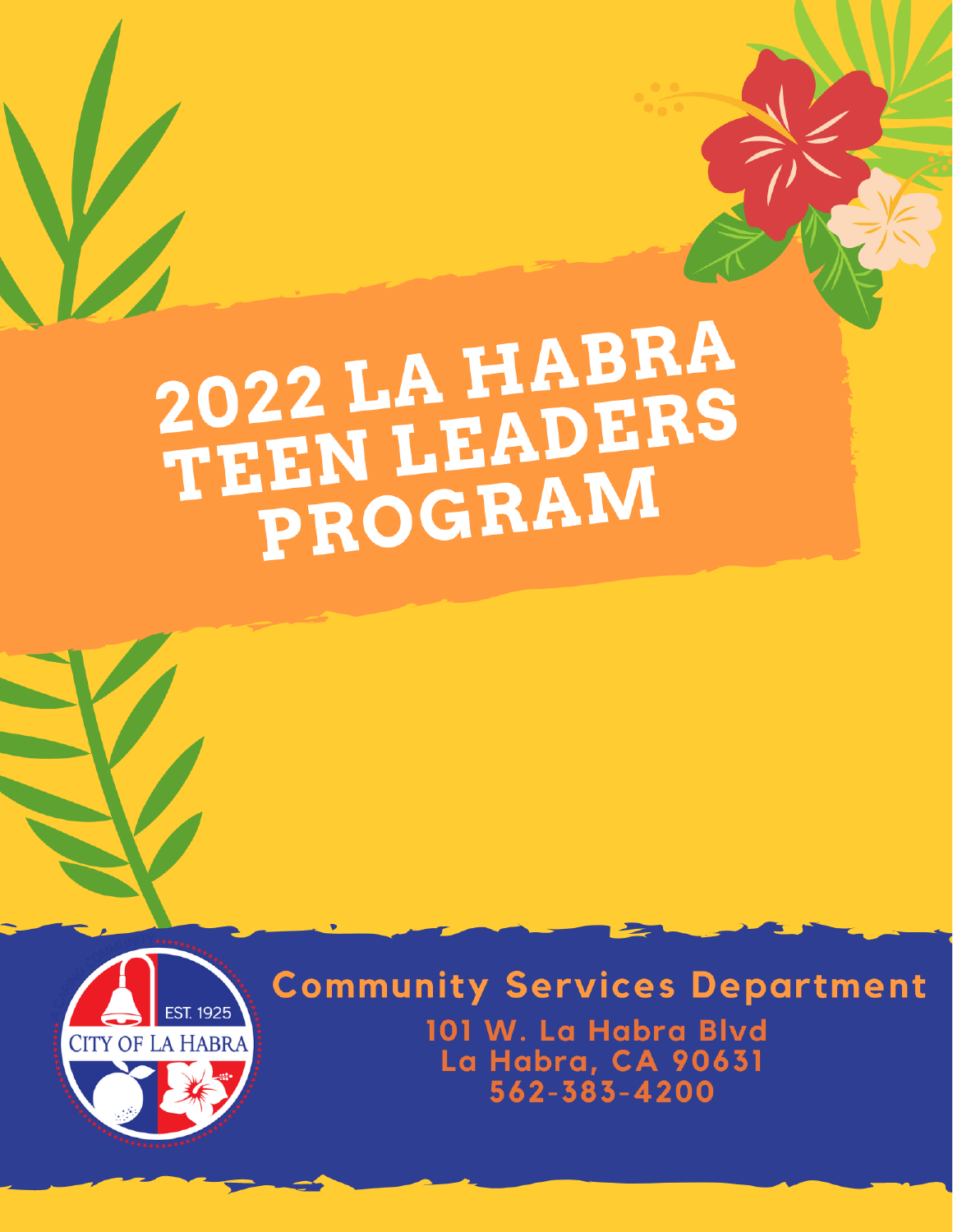# **Mission Statement:**

**La Habra Teen Leaders program is designed to promote the development of leadership skills in a structured setting. This is accomplished through encouragement and responsible management.** 

### Purpose/Goals:

- -To provide a leadership and mentor training program for La Habra teens interested in receiving instruction and hands-on training in Recreation services and programming.
- -To supplement the number of Recreation Leaders assigned to various Community Service programs.
- -To provide training and work experience for future employment and opportunities.

### Selection Process:

- -Teen Leaders must fill out the Teen Leader application completely and return the application to the La Habra Community Center.
- -Teen Leaders must be available to volunteer all their assigned program hours with the exception of approved vacation hours.
- -All Teen Leaders must be 14-17 years of age by June 1, 2022.
- -All applicants will be invited to a group interview on May 20th at 9:00 a.m.
- -Selected applicants will be called and scheduled for a 15-minute oral interview on May 25th, 26th, or 27th, between the hours of 4:00 & 6:00 p.m.

### **Hours of availability will be a major factor in selecting Teen Leaders.**

# **Please note that teacher recommendations must be submitted by 7:00 p.m. on Friday, May 20th 2022.**

### Responsibilities:

- -Teen Leaders will be assigned a supervisor.
- -Teen Leaders will receive assignments based on their availability and their areas of interest; however all Teen Leaders must be flexible and willing to assist where needed.
- -Teen Leaders must communicate with their parents/guardians with regard to the details of their assignments, programs, responsibilities, and expectations.
- -Teen Leaders must wear their "Teen Leader" shirt at all times.
- -Teen Leaders are expected to uphold their contract. (See "Teen Leader Contract").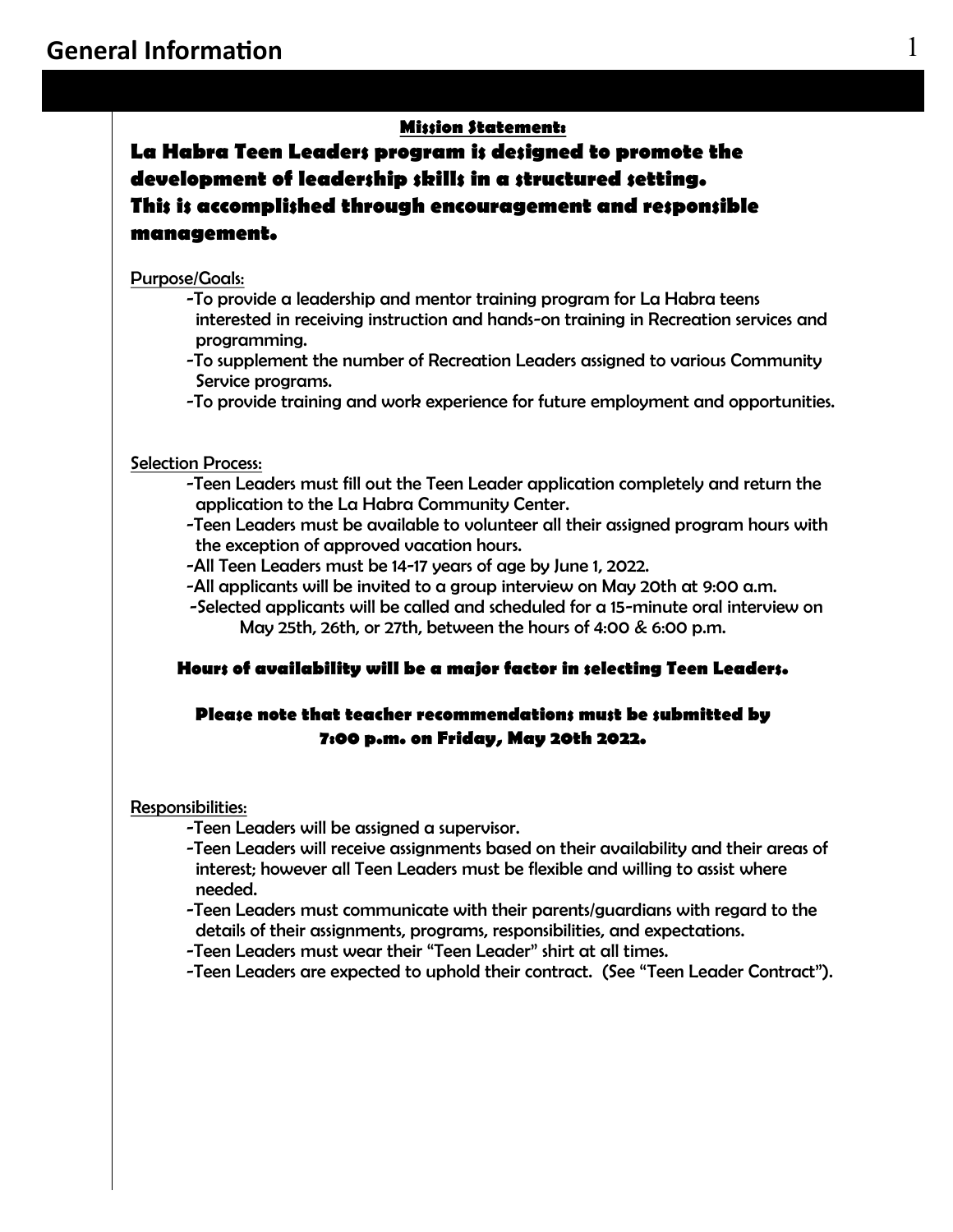| <b>Applicant Information</b> |                      |                          |
|------------------------------|----------------------|--------------------------|
| Name:                        | Age:                 | Date of Birth:           |
| <b>Address:</b>              | City:                | Zip Code:                |
| Phone (Primary):             | Phone (Secondary):   |                          |
| <b>Current School:</b>       |                      | Grade in September 2022: |
| <b>E-Mail Address:</b>       |                      |                          |
| <b>Emergency Information</b> |                      |                          |
| Name:                        | <b>Relationship:</b> |                          |
| <b>Address:</b>              | City:                | Zip Code:                |
| Phone (Primary):             | Phone (Secondary):   |                          |

# **Skills/Experience**

Please circle/highlight the activities/skills listed below that you have participated in, have general knowledge of, or hands on experience in:

| <b>Arts and Crafts</b> | Photography      | Painting        |
|------------------------|------------------|-----------------|
| Babysitting            | Piano            | Phone Etiquette |
| Baseball/Softball      | <b>Dancing</b>   | Leadership      |
| Basketball             | Soccer           | Weight Lifting  |
| <b>Bowling</b>         | Swimming         | Nutrition       |
| Volleyball             | Wood Work        |                 |
| Dramatics              | Storytelling     |                 |
| <b>Public Speaking</b> | Track and Field  |                 |
| <b>First Aide</b>      | Typing           |                 |
| Singing                | <b>Computers</b> |                 |
| <b>Music</b>           | Drawing          |                 |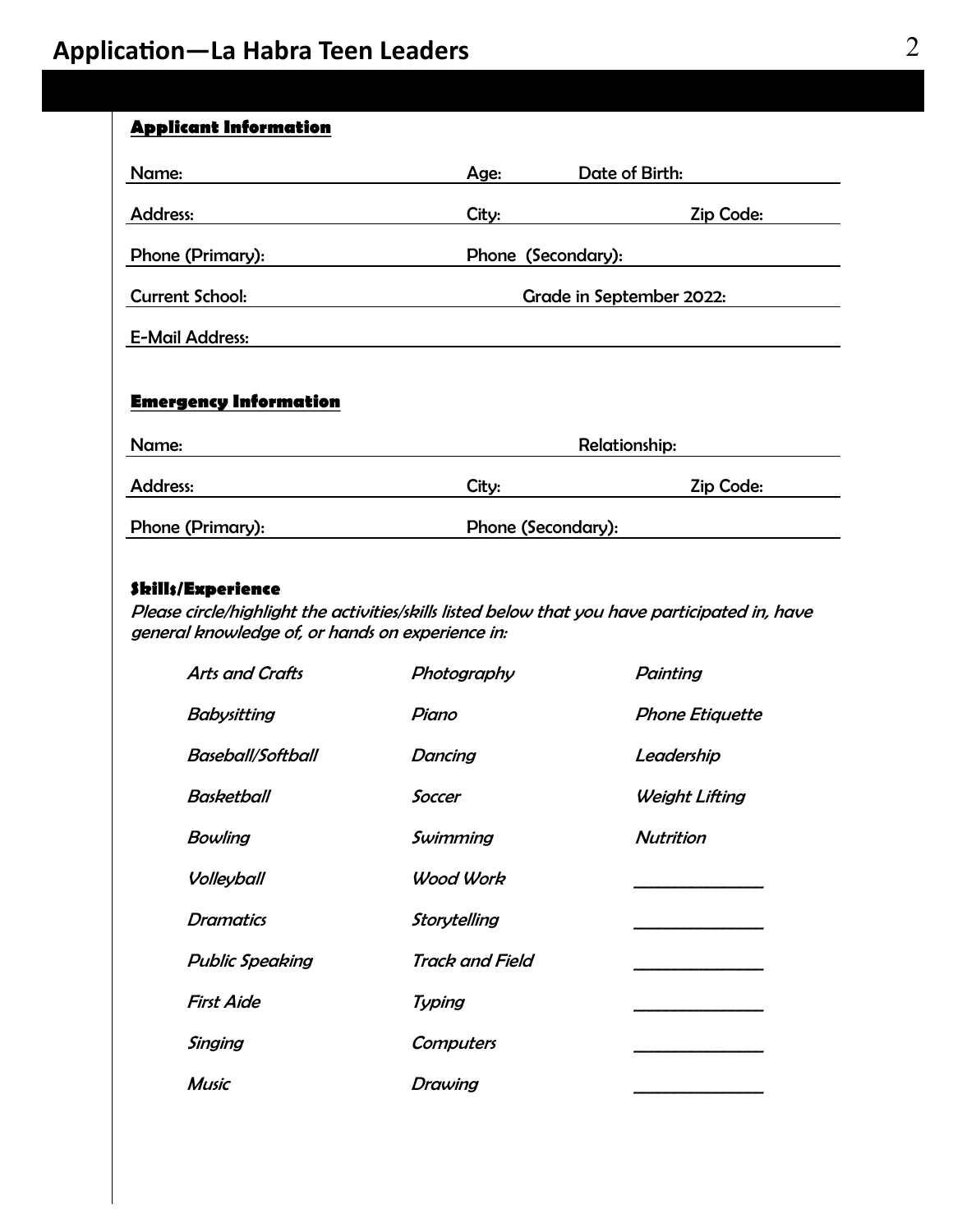# **Application—La Habra Teen Leaders** 3

| Have you taken a CPR course?                        | If yes, date:                                                                                                 |  |
|-----------------------------------------------------|---------------------------------------------------------------------------------------------------------------|--|
| Have you taken a First Aide Course?                 | If yes, date:                                                                                                 |  |
| When are you going on vacation/requesting time off? |                                                                                                               |  |
| Size T-Shirt:                                       | <b>Transportation Type:</b>                                                                                   |  |
|                                                     | Teen Leaders Programs—Please place an "X" in the box beside the program you are interested in working.        |  |
| La Habra Active Day Camp                            |                                                                                                               |  |
|                                                     | Assist at La Habra Active Day Camp! Assist our fully trained Camp Staff in various physical activities,       |  |
|                                                     | crafts, games. Assist staff in chaperoning kids on excursions and encourage kids to live a healthy lifestyle. |  |
| (Around 10-25 hours a week)                         |                                                                                                               |  |
|                                                     |                                                                                                               |  |
|                                                     | Active Day Camp is held at Veterans Memorial Hall (209 N. Orange St.).                                        |  |
| June 6th-August 12th                                |                                                                                                               |  |
| Monday-Friday                                       | Hours will vary weekly                                                                                        |  |
| <b>Weekend Prep</b>                                 | Saturday/Sunday                                                                                               |  |
| <b>Special Event Programming</b>                    |                                                                                                               |  |
|                                                     | Assist La Habra Recreation Staff in the planning and execution of the following events: (10-25 hours a        |  |
| week)                                               |                                                                                                               |  |
|                                                     | June 25th-July 29th                                                                                           |  |
|                                                     |                                                                                                               |  |
| Itty Bitty Day Camp                                 |                                                                                                               |  |
| <b>Splash Pad</b>                                   | 7 days a week                                                                                                 |  |
| 4th of July Event<br>Movies in the Park             | July 3rd, July 4th, July 5th                                                                                  |  |
|                                                     | June 17th, July 10th, July 29th, Aug. 2nd, Aug. 18th, Sept. 23rd                                              |  |
| <b>National Night Out</b>                           | August 2nd<br>June 22nd                                                                                       |  |
| <b>Cool Cops</b><br><b>Concerts In The Park</b>     |                                                                                                               |  |
|                                                     | July 7th, July 14th, July 21st, July 28th                                                                     |  |
| Mini Bowling                                        | Mondays & Tuesdays 3:30-5:15 p.m.                                                                             |  |
| Mini Sports<br><b>Senior Dance</b>                  | June 13th-July 11th<br>June 19th                                                                              |  |
| Enrichment                                          | June 6th-June 30th (Monday-Thursday)                                                                          |  |
|                                                     |                                                                                                               |  |
|                                                     | <b>Recreation Administration (2 Spots Available)</b>                                                          |  |
| Monday-Friday, hours will vary weekly               | Assist the La Habra Recreation Division office staff in planning summer events                                |  |
|                                                     | *Dates, times, and events are subject to change.                                                              |  |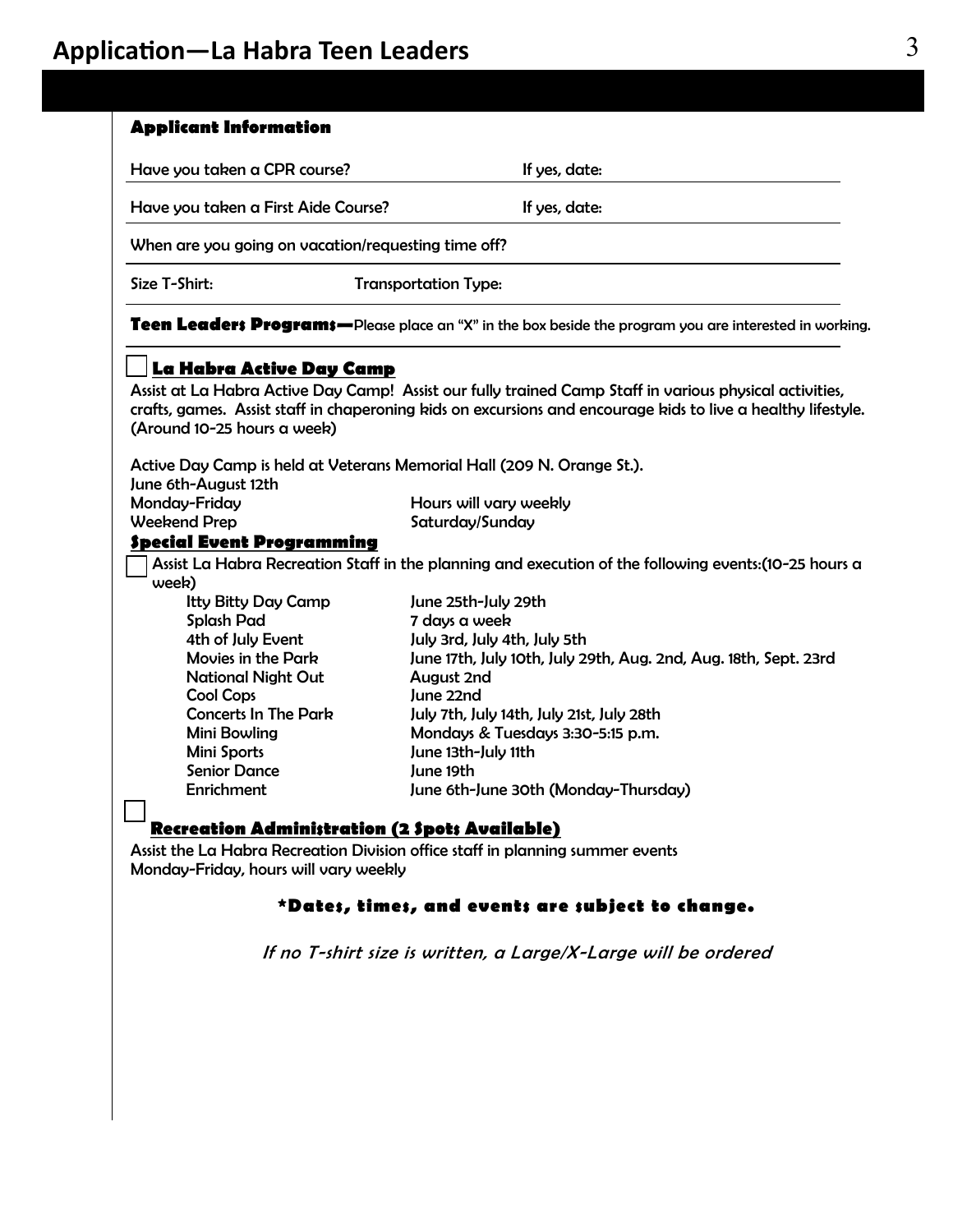Please initial in the box next to each requirement indicating that you have read, understand, and agree to adhere to our policies.

As a 2022 Summer Teen Leader for the City of La Habra's Community Services, Recreation Division

| (print name)                                                                                                                                                                                                                                                                                                                                                                      |
|-----------------------------------------------------------------------------------------------------------------------------------------------------------------------------------------------------------------------------------------------------------------------------------------------------------------------------------------------------------------------------------|
| Will be punctual for all programs, special events, and meetings. (If you are unable to attend any training days<br>for the program for which you wish to assist, you may forfeit your position as a Teen Leader and may not be<br>eligible to collect any community service hours you may have performed).                                                                        |
| Will maintain a positive attitude and remain flexible to change.                                                                                                                                                                                                                                                                                                                  |
| Will show respect towards my leaders, peers and the children with whom I work.                                                                                                                                                                                                                                                                                                    |
| Will be dependable by working at all events for which I am scheduled and will give 24-hour notice to the<br>Recreation Department if a problem arises which would prevent me from performing my duties.                                                                                                                                                                           |
| Will complete my tasks and assignments to the best of my ability.                                                                                                                                                                                                                                                                                                                 |
| Will give the Recreation Department written notice of any long vacation plans (more than 1 week) or reasons for<br>an extended absence no later than May 20th (Should your request(s) for vacation total more than 2 weeks,<br>you may forfeit your position as a Teen Leader, and if forfeited, you will not be eligible to collect the<br>community service hours you performed |
| Will not allow personal problems or conflicts to interfere with my job performance and<br>interaction with children/guests.*                                                                                                                                                                                                                                                      |
| Will be time-efficient and seek ways I can assist others when finished with my own work/assignments.                                                                                                                                                                                                                                                                              |
| Will be flexible and maintain a positive attitude when changes are necessary.                                                                                                                                                                                                                                                                                                     |
| WILL HAVE A GREAT EXPERIENCE THIS SUMMER!                                                                                                                                                                                                                                                                                                                                         |
| Failure to comply with this contract will result in the following consequences:                                                                                                                                                                                                                                                                                                   |
| 1 <sup>st</sup> violation: Warning and review of contract                                                                                                                                                                                                                                                                                                                         |
| 2 <sup>nd</sup> violation: Phone call to parent/guardian                                                                                                                                                                                                                                                                                                                          |
| 3 <sup>rd</sup> violation: Reduction of hours and in-office meeting between Leaders, Teen Leader and parent/guardian<br>4 <sup>th</sup> violation: Dismissal of Teen Leader                                                                                                                                                                                                       |
| * All violations will be noted on the Teen Leader's evaluation(s) in the middle of summer and at the end of the summer.                                                                                                                                                                                                                                                           |
| *The Community Services Department reserves the right to handle extreme violations at its own discretion.                                                                                                                                                                                                                                                                         |
|                                                                                                                                                                                                                                                                                                                                                                                   |

\*In situations where the Teen Leader's actions jeopardize the safety of anyone involved in our programs, the Community Services Department will immediately dismiss the Teen Leader.

\*Any Teen Leader that does not complete his/her commitment to the program is not eligible for Community Service Hours worked.

I have read and initialed each item in this contract and agree to adhere to this policy.

| Teen Leader's Signature: | Date: |
|--------------------------|-------|
|--------------------------|-------|

Parent/Guardian's Signature: Date: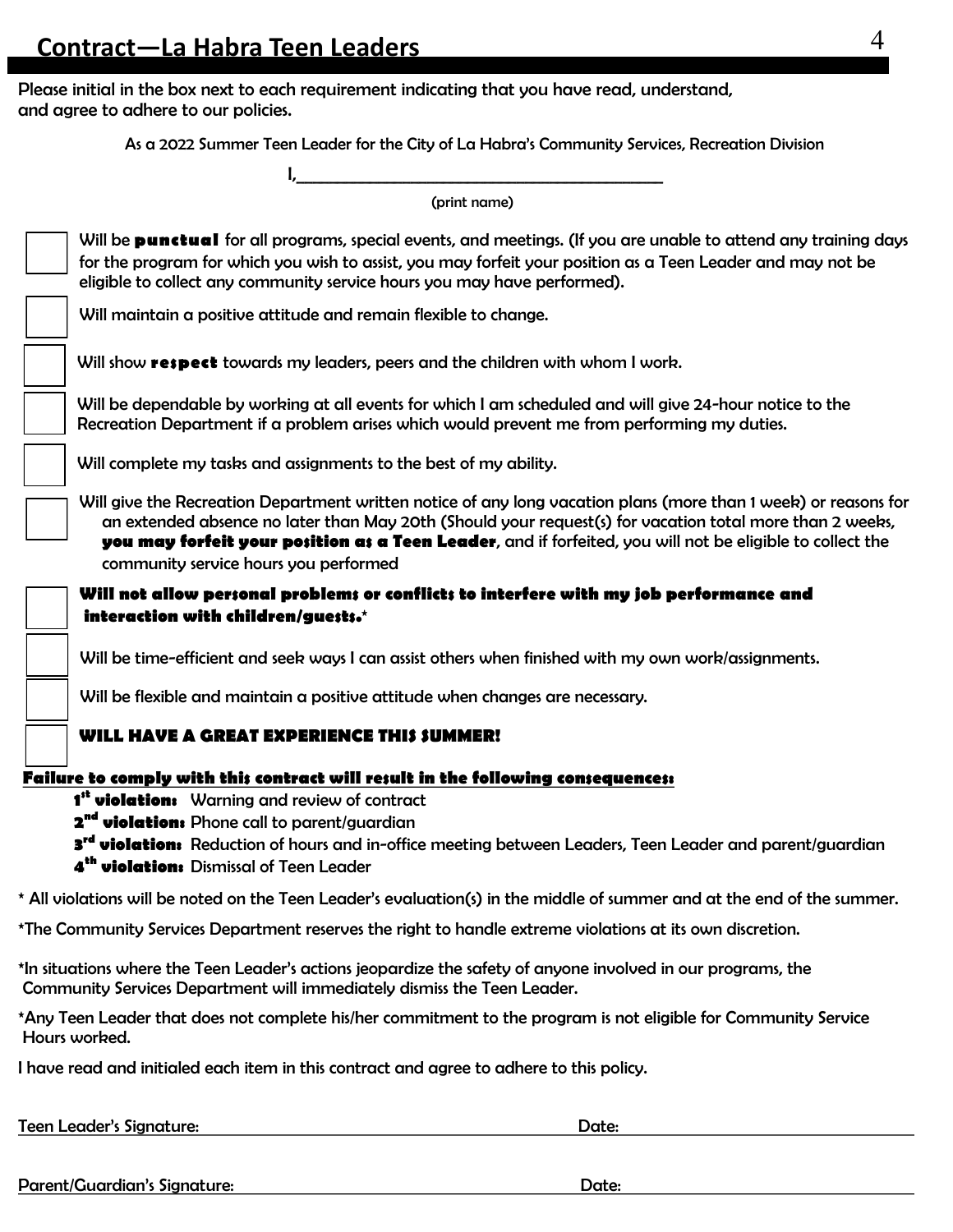|                                                                                                                                                      | Please state why you feel you are qualified to be a Teen Leader for the City of La Habra:                                                                                                                                                                                                                                                                                    |
|------------------------------------------------------------------------------------------------------------------------------------------------------|------------------------------------------------------------------------------------------------------------------------------------------------------------------------------------------------------------------------------------------------------------------------------------------------------------------------------------------------------------------------------|
|                                                                                                                                                      |                                                                                                                                                                                                                                                                                                                                                                              |
|                                                                                                                                                      |                                                                                                                                                                                                                                                                                                                                                                              |
|                                                                                                                                                      |                                                                                                                                                                                                                                                                                                                                                                              |
|                                                                                                                                                      |                                                                                                                                                                                                                                                                                                                                                                              |
|                                                                                                                                                      |                                                                                                                                                                                                                                                                                                                                                                              |
|                                                                                                                                                      |                                                                                                                                                                                                                                                                                                                                                                              |
|                                                                                                                                                      |                                                                                                                                                                                                                                                                                                                                                                              |
|                                                                                                                                                      |                                                                                                                                                                                                                                                                                                                                                                              |
|                                                                                                                                                      |                                                                                                                                                                                                                                                                                                                                                                              |
|                                                                                                                                                      |                                                                                                                                                                                                                                                                                                                                                                              |
|                                                                                                                                                      |                                                                                                                                                                                                                                                                                                                                                                              |
|                                                                                                                                                      |                                                                                                                                                                                                                                                                                                                                                                              |
|                                                                                                                                                      |                                                                                                                                                                                                                                                                                                                                                                              |
|                                                                                                                                                      |                                                                                                                                                                                                                                                                                                                                                                              |
|                                                                                                                                                      |                                                                                                                                                                                                                                                                                                                                                                              |
|                                                                                                                                                      |                                                                                                                                                                                                                                                                                                                                                                              |
|                                                                                                                                                      |                                                                                                                                                                                                                                                                                                                                                                              |
| Please state what you would like to gain by being a Teen Leader:<br>misstatement may be justification for rejection of my application.<br>Signature: | Date:                                                                                                                                                                                                                                                                                                                                                                        |
| participant's activities in the program.                                                                                                             | I hereby certify that all statements in this application are true and complete and that any<br>As the legal guardian of the participant in the La Habra Teen Leaders program, I hereby<br>agree to indemnify and hold harmless the City of La Habra and its officers, agents, or any<br>third parties injured by the participant or any injury in any way arising out of the |